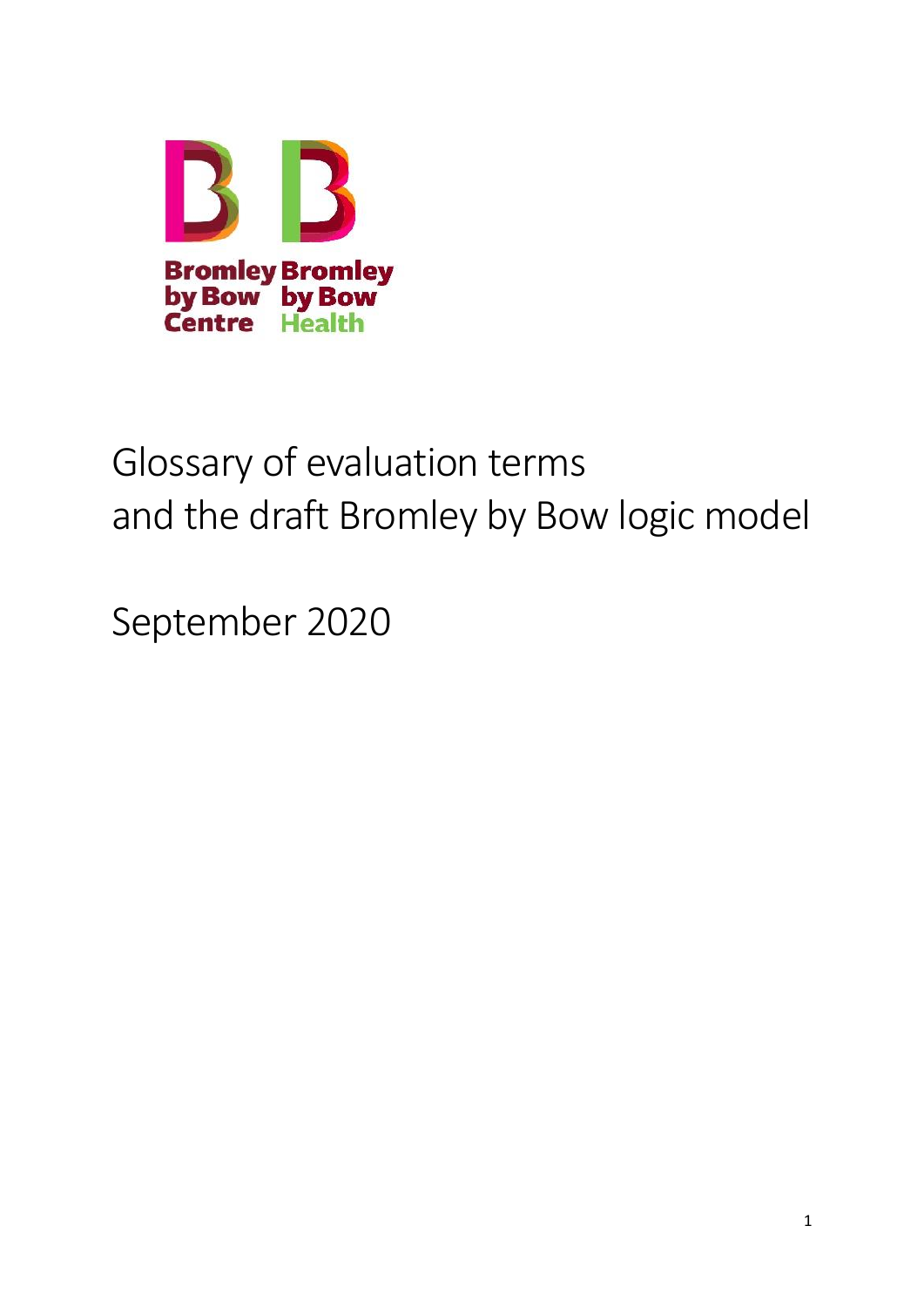- 1. This document provides a **Glossary of evaluation terms** and whole Bromley by Bow Centre and Health Partnership (BbB) **Logic Model** which is illustrates the theory of change BbB aims to effect as a result of the hard work carried out and resources used.
- 2. The 'change' BbB has committed to effecting, both with and for the local community, was first set out in **[Unleashing Healthy Communities](https://www.bbbc.org.uk/insights/our-research/)** which asked local residents and staff what are the ingredients of a good life. This two-year study revealed that the 'ingredients' can be grouped into **six broad (stretch) outcomes** and these are presented in the Logic Model below.
- 3. Capturing data to find out the changes/outcomes that occur, from the point of view of clients and patients, is crucial feedback to make sure projects are responsive to what the community needs. Outcome measurement capture already takes place at Bromley by Bow, at a project level.
- 4. For the first time, through stage two of Unleashing Health Communities known as **Evidence Into Practice (EIP)**, BbB is developing a common approach across all delivery. EIP aims to capture all of the work that we do across the Centre and Health Partnership in a balanced way, and aims to help us understand the impact of this combined work. We will be starting small, including a few projects to be included in the evaluation with the hope that this will be able to be used more widely following testing.
- 5. **For more information** please go to [Evidence Into Practice on the Intranet](https://bbbc365.sharepoint.com/sites/BromleybyBowCentreIntranet2/Shared%20Documents/Forms/AllItems.aspx?viewid=dede1527%2D04a5%2D4eb3%2D8ee2%2D3dba26c68461&id=%2Fsites%2FBromleybyBowCentreIntranet2%2FShared%20Documents%2F02%20Guides%20and%20manuals%2F08%20Community%20Insights%20%26%20Evaluation%2FEvidence%20Into%20Practice) where you will find a more detailed 'What Why When How' document, External Advisory Group papers and Quarterly progress updates (or if you are not based in the Bromley by Bow Centre please contact: [Catherine.godward@bbbc.org.uk\)](mailto:Catherine.godward@bbbc.org.uk).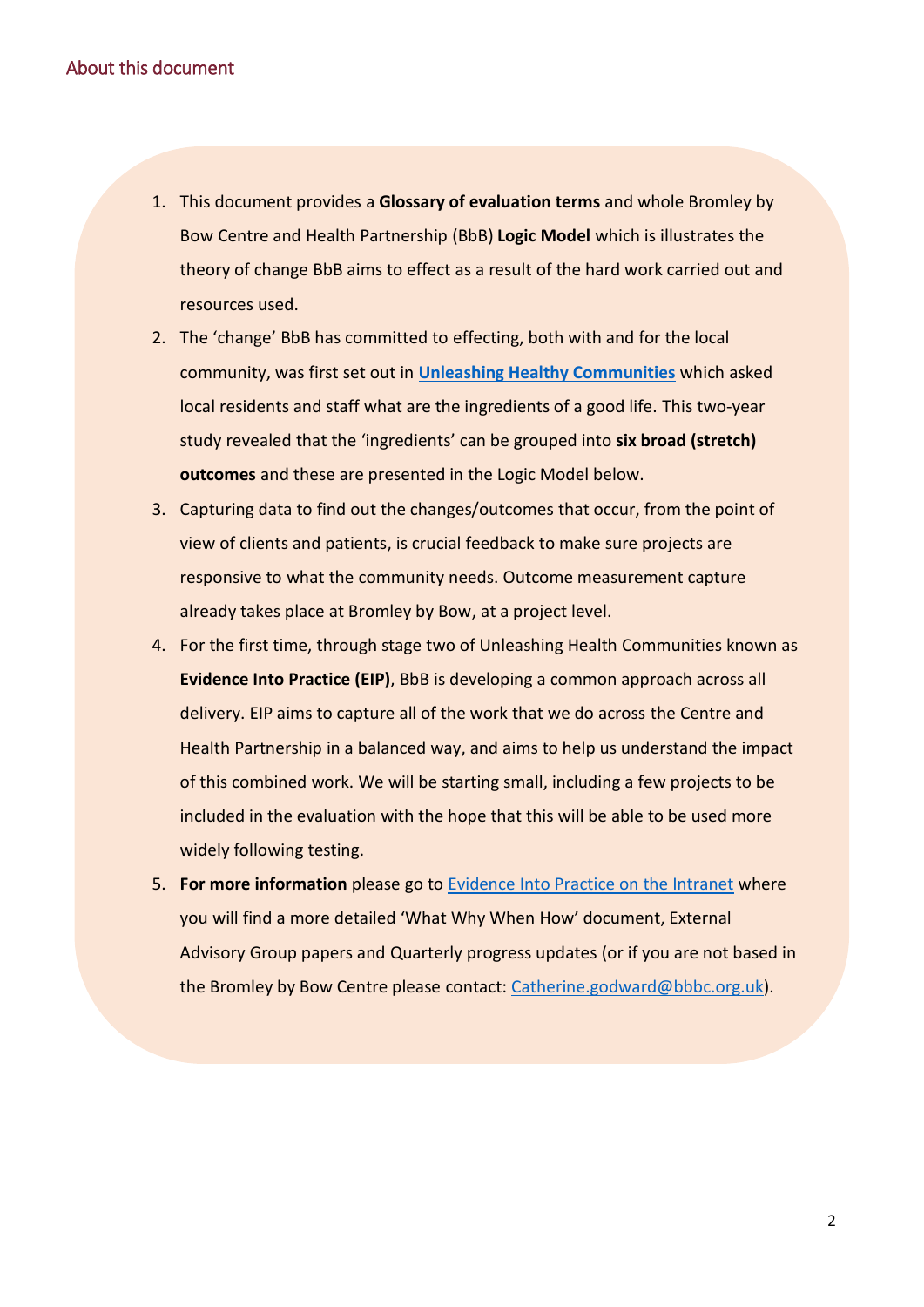### Glossary of evaluation terms

*See Figure 1 on the next page for an illustration of these terms in practice for Bromley by Bow. The shading colour in the glossary links to the shading colour in the illustration.* 

**Logic model:** The programme logic model is defined as a picture of how your organisation does its work – the theory and assumptions underlying the programme. It links outcomes (both short- and long-term) with programme activities/processes and the theoretical assumptions/principles of the programme. It can be used to both set programme goals and measure the extent to which they have been achieved.

#### **Demand for services**

**Local need**: evidence of need for Bromley by Bow's services from the local community (Source: Seizing the future 2014-19).

**Local context**: relevant evidence of funding/policy/changes to demand that effects demand for Bromley by Bow's services and the context within which we need to work.

**Premise**: The 2010 Marmot review found that social determinants make up 80% of health outcomes, providing the case for social interventions delivered by the Bromley by Bow Centre and Health Partnership (Source: Marmot, 2010).

#### **Planned work**

YOUR PLANNED WORK describes what resources you think you need to implement your programme and what you intend to do.

1. **Inputs** include the human, financial, organisational, and community resources a programme has available to direct toward doing the work.

2. Programme **Activities** are what the programme does with the resources. Activities are the processes, tools, events, technology, and actions that are an intentional part of the programme implementation. These interventions are used to bring about the intended programme changes or results.

#### **Intended results**

YOUR INTENDED RESULTS include all of the programme's desired results (outputs, outcomes, and impact).

3. **Outputs** are the direct products of programme activities and may include types, levels and targets of services to be delivered by the programme.

4. **Outcomes** are the specific changes in programme participants' behaviour, knowledge, skills, status and level of functioning.

5. **Impact** is the fundamental intended or unintended change occurring in organisations, communities or systems as a result of programme activities within 7 to 10 years.

NB. Impact often takes many years to manifest, is often shared i.e. factors outside of your organisation's activities have influenced the result, and attribution can be difficult to measure without significant resource.

Source: Adapted from W.K.Kellogg Foundation [https://www.wkkf.org/.](https://www.wkkf.org/)